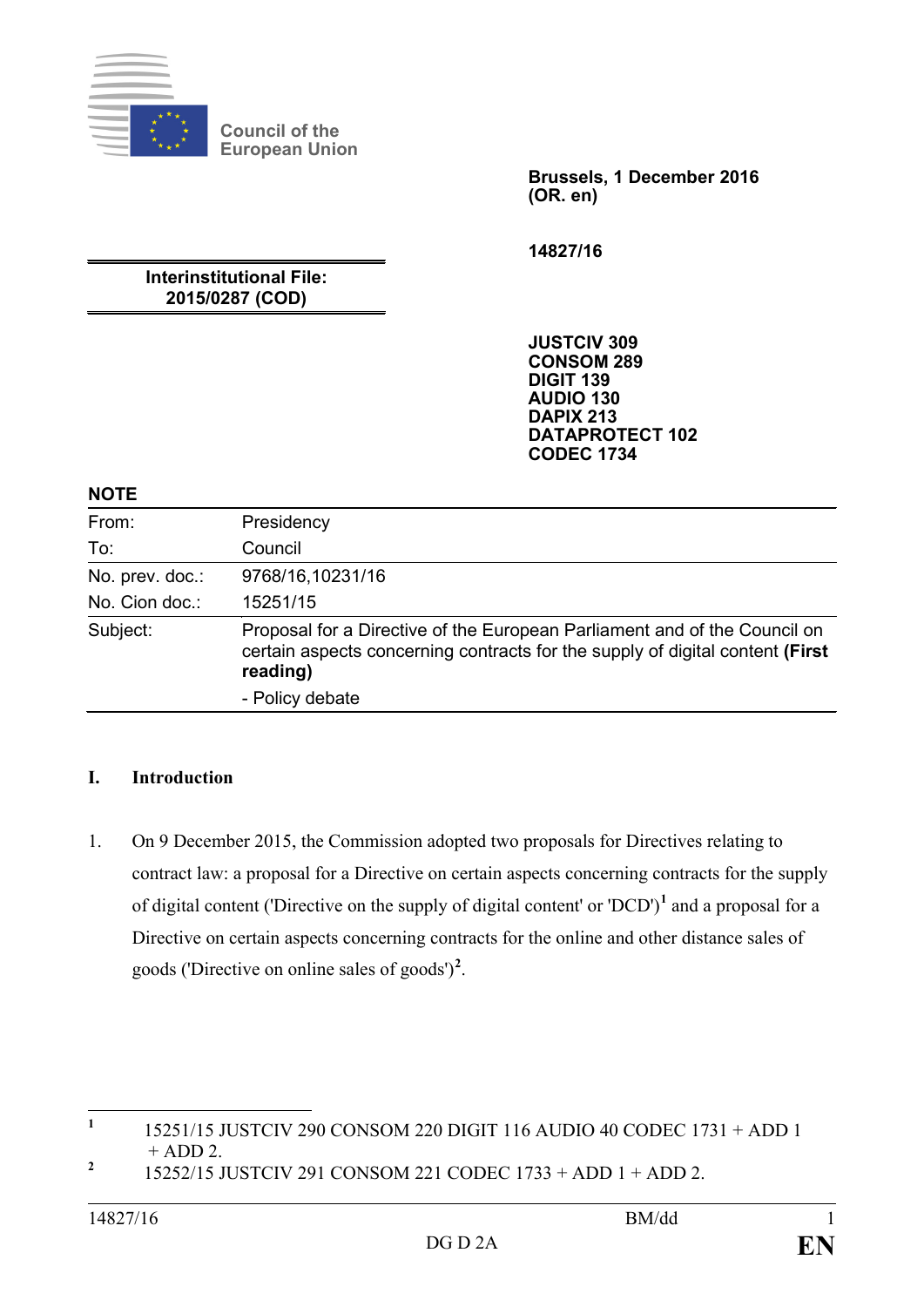- 2. At its meeting on 9 and 10 June 2016, the Council (Justice and Home Affairs) held a policy debate on the proposal for a Directive on the supply of digital content, and Ministers agreed on a number of basic principles and endorsed a set of political guidelines for the ongoing work on the draft Directive at technical level**[3](#page-1-0)** .
- 3. The proposed Directive on the supply of digital content is part of the 'Digital Single Market Strategy for Europe'**[4](#page-1-1)** . The Slovak Presidency therefore put great priority on the negotiations of this proposal.
- 4. Building on the political guidelines endorsed by the Council in June 2016 and based on a joint Dutch-Slovak Presidency revised text of the proposal, the Council Working Party on Civil Law Matters (Contract Law) in an intensive meeting schedule (12 meeting days) held in-depth deliberations on the individual provisions and the underlying concepts of the Directive on the supply of digital content, as well as on its relationship to other sectoral and horizontal legislation.
- 5. The discussions were very constructive and good progress was made on a number of technical aspects. However, given the complexity of the proposal and its interrelation with other legislation, discussions also brought to light a number of additional issues that require further consideration at technical level.
- 6. The Presidency has identified three policy questions which would benefit from guidance from the political level at this stage. To pave the way for further substantial progress to be made on the proposed Directive on the supply of digital, the Presidency wishes to submit these three questions for a policy debate of the Council.

<span id="page-1-0"></span><sup>&</sup>lt;sup>3</sup> 9768/16 JUSTCIV 160 CONSOM 137 DIGIT 67 AUDIO 76 CODEC 809.

<span id="page-1-1"></span>**<sup>4</sup>** 8672/15 COMPET 185 TELECOM 109 AUDIO 11 DIGIT 32 RECH 107

MI 291 PI 32 IND 72 ECOFIN 308 ENER 139 DATAPROTECT 70 CYBER 31 JUSTCIV 101 E-JUSTICE 56 CULT 29 EDUC 122.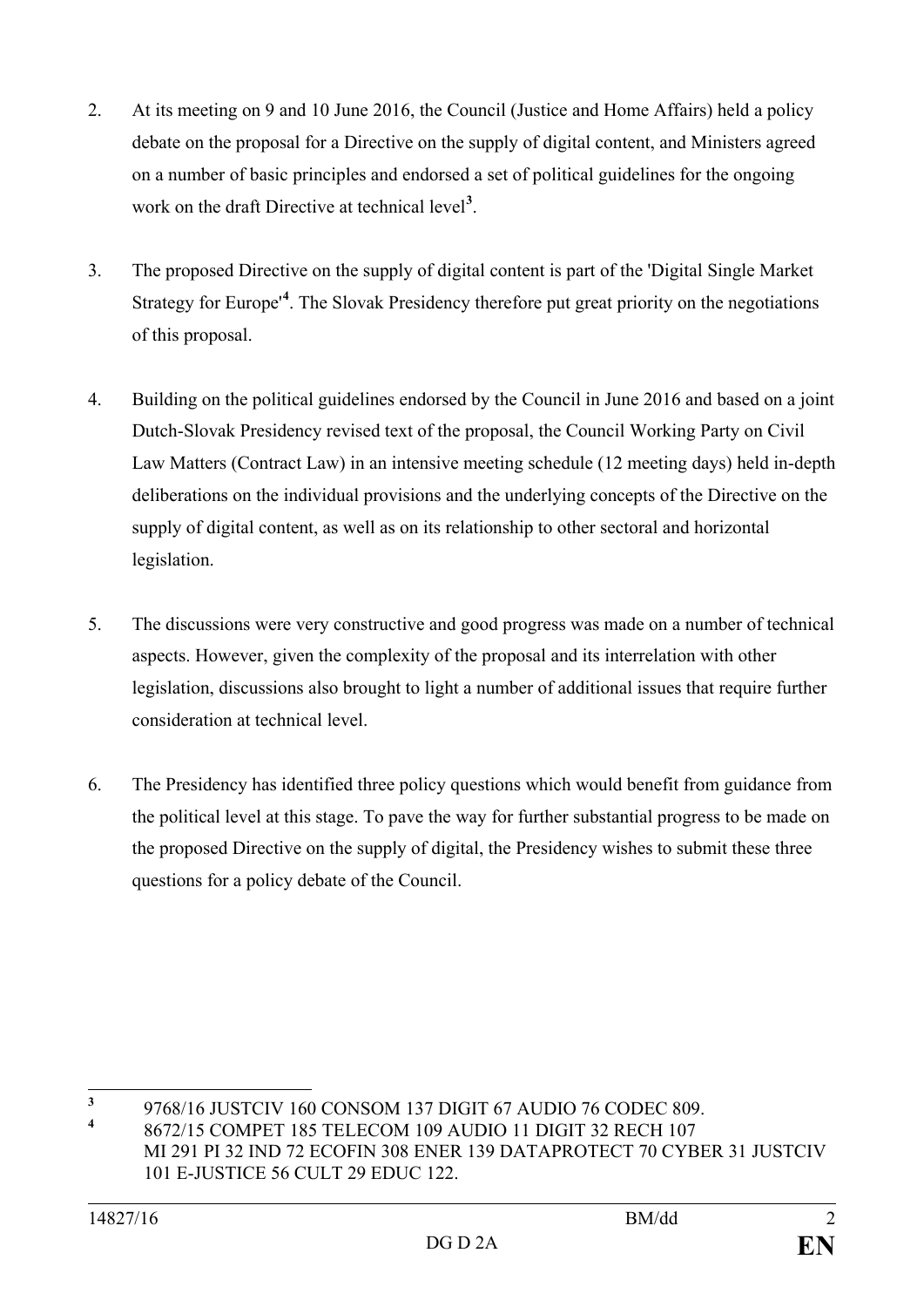#### **II. Questions for the policy debate**

**The Council (Justice and Home Affairs), at its meeting on 8 and 9 December 2016, is invited to hold a policy debate on the following questions, taking into account the background information set out in the annex to this note:**

- **1) Which of the two options concerning 'embedded digital content' should be the basis for further work?**
	- **Option A** to apply the 'goods rules' also to embedded digital content
	- **Option B** to apply the 'digital content rules', by way of a rebuttable assumption, also to the tangible good
- **2) Should 'other data' (data other than personal data) be considered as a possible counter-performance under the proposed Directive on the supply of digital content?**
- **3) Do you agree with the modified approach regarding the balance between subjective and objective conformity criteria for the conformity of digital content as described in section C, point 33, of the annex to this note?**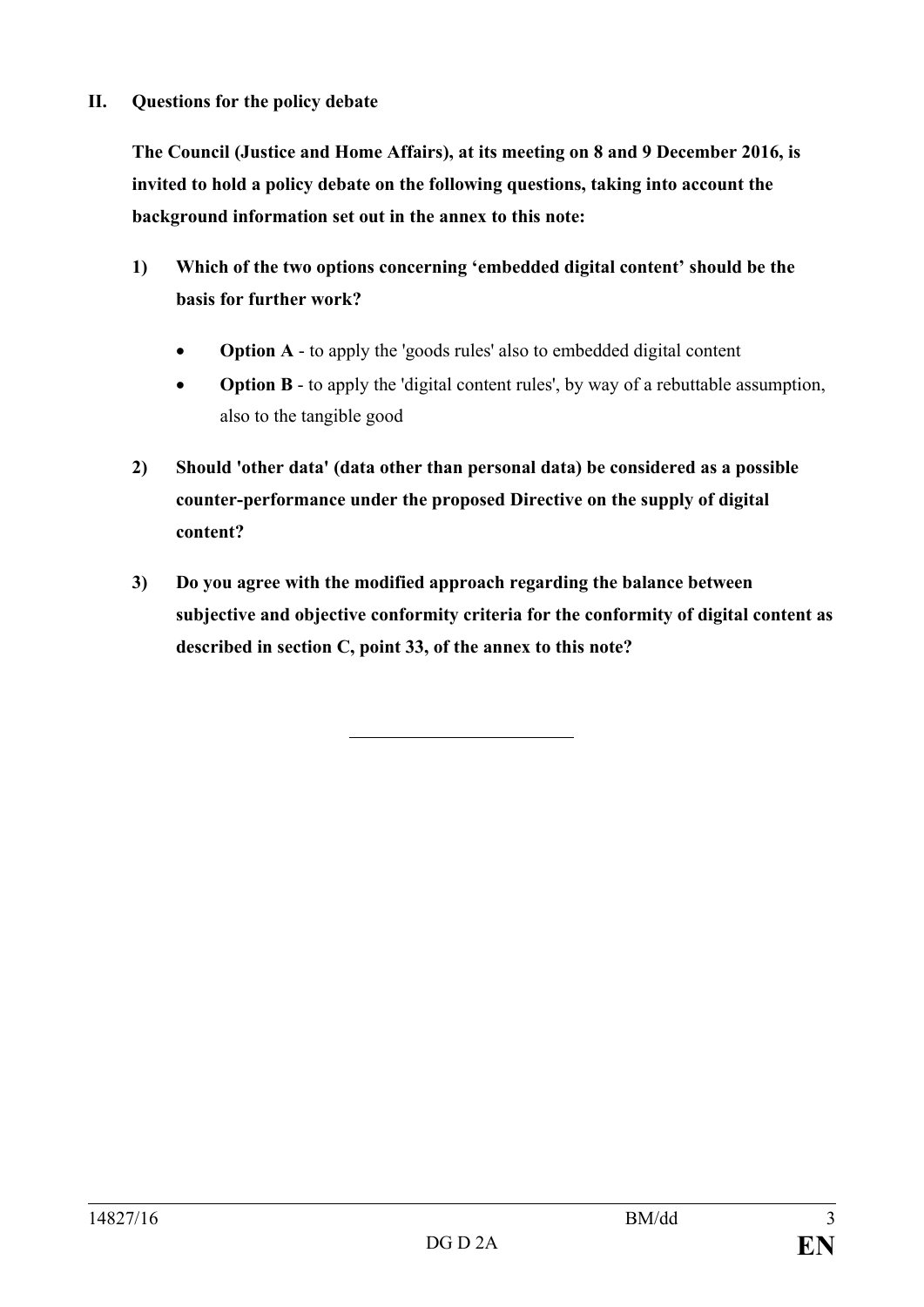## **A. Which rules should apply to 'embedded digital content'?**

#### **1. Background**

- 1. More and more goods contain embedded digital content. The diversity of products is vast and the extent to which the digital content contributes to the functioning of such products also varies (simple household appliances, the 'Internet of things', 'smart goods', 'wearables', 'smart cars', 'smart homes', etc.).
- 2. The range stretches from household appliances, such as washing machines, where the digital content basically 'only' controls the primary function of the item (to run the washing cycle in the example of the washing machine) to goods which are equipped with additional applications that make such goods 'smart products' (e.g. a smart fridge that, in addition to cooling its content, checks the stock and creates a shopping list or even orders the shopping). Such products also include goods where the digital content could be considered predominant compared to the tangible part of the product (e.g. a 'smart home' device which controls the heating, air conditioning, etc.).
- 3. Therefore, the question of whether, in the event of a defect, it would be more appropriate for such products to be subject to the rules/remedies designed for the sale of goods or those designed for the supply of digital content is a crucial aspect for the creation of a regulatory regime that corresponds to the technical reality, is future-proof, and that allows a simple and, where necessary, flexible application in practice.
- 4. The Commission proposal suggested that the Directive on the supply of digital content ('digital content rules') should *not* apply to 'digital content, which is embedded in goods in such a way that it operates as an integral part of the goods and its functions are subordinate to the main functionalities of the goods'**[5](#page-3-0)** . This would mean that the rules on sales of goods ('goods rules') would apply to such digital content embedded in goods.

<span id="page-3-0"></span>**<sup>5</sup>** See recital 11 of the Commission proposal.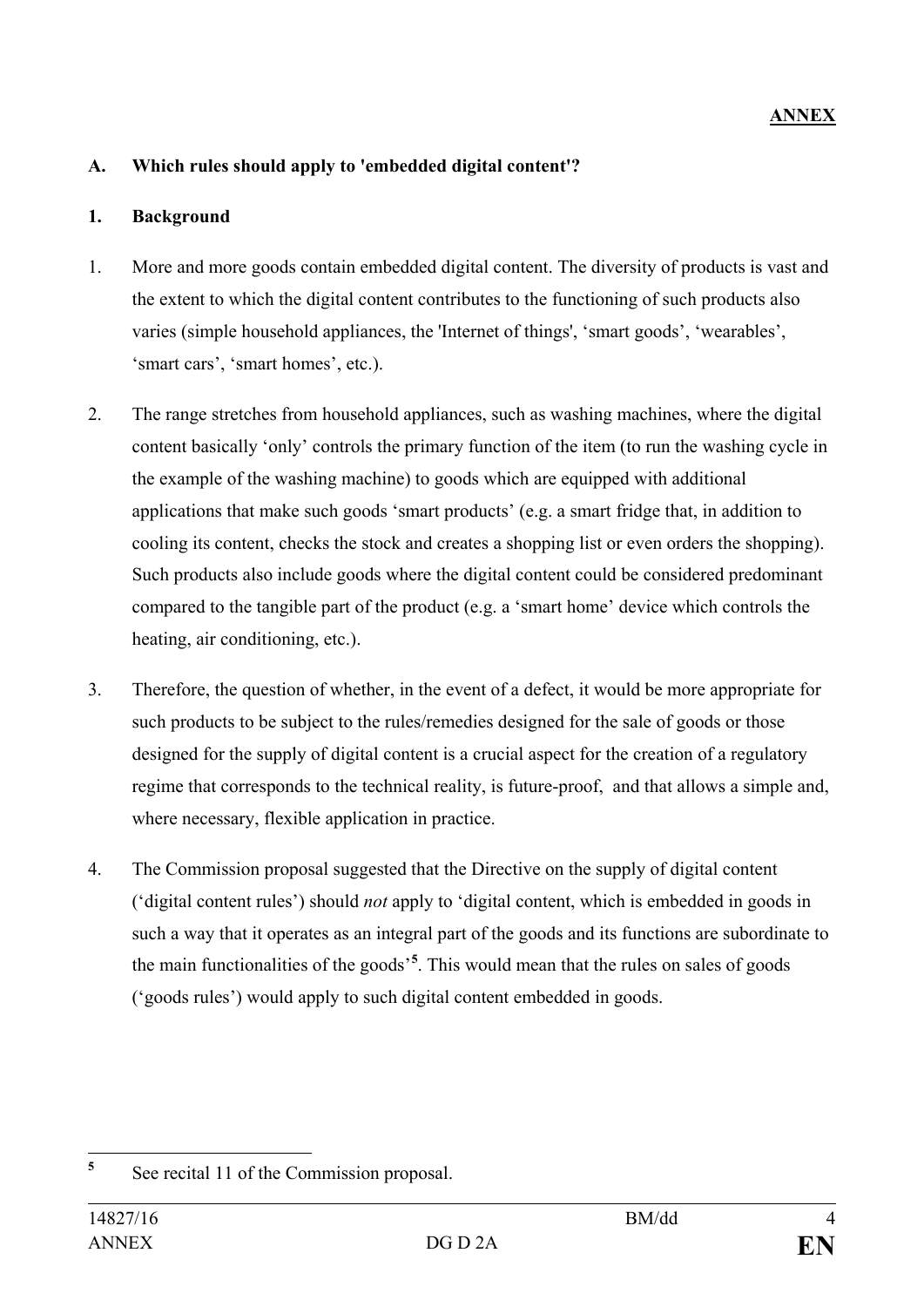- 5. 'Goods rules' in this context refers to the rules of the Consumer Sales and Guarantees Directive 1999/44/EC<sup>[6](#page-4-0)</sup>, and/or the new rules of the proposed Directive on the online and other distance sales of goods**[7](#page-4-1)** (subject to its adoption).
- 6. Following the political guidelines approved by the Council in June 2016**[8](#page-4-2)** , the Working Party on Civil Law Matters (Contract Law) considered three options which can be broadly outlined as follows:
	- (1) to apply the 'goods rules' to the embedded digital content;
	- (2) to take a 'split approach' and apply the 'goods rules' to the good itself in which the digital content is embedded, while applying the 'digital content rules' to the embedded digital content;
	- (3) to apply the 'digital content rules' to both the digital content and the good in which it is embedded, coupled with an exception giving the supplier the possibility to prove that the defect lies in the hardware of the good, in which case the 'goods rules' would be applied when remedying such a defect.
- 7. In the discussions in the Civil Law Working Party, the second option received little support as it was considered to be difficult to apply in practice. The other two options (labelled as options A and B below) each met with the support of several Member States. However, so far no clear majority has emerged for either of those alternatives.
- 8. In the light of this, the Presidency invites Ministers to indicate to the Civil Law Working Party which of the two options should be taken as a starting point for further work at the technical level.

<span id="page-4-0"></span>**<sup>6</sup>** Directive 1999/44/EC of the European Parliament and of the Council of 25 May 1999 on certain aspects of the sale of consumer goods and associated guarantees, OJ L 171, 7.7.1999, p. 12.

<span id="page-4-1"></span><sup>&</sup>lt;sup>7</sup> See document 15252/15 JUSTCIV 291 CONSOM 221 CODEC 1733 + ADD 1 + ADD 2.<br><sup>8</sup> See point 12 of ANNEX of document 9768/16.

<span id="page-4-2"></span>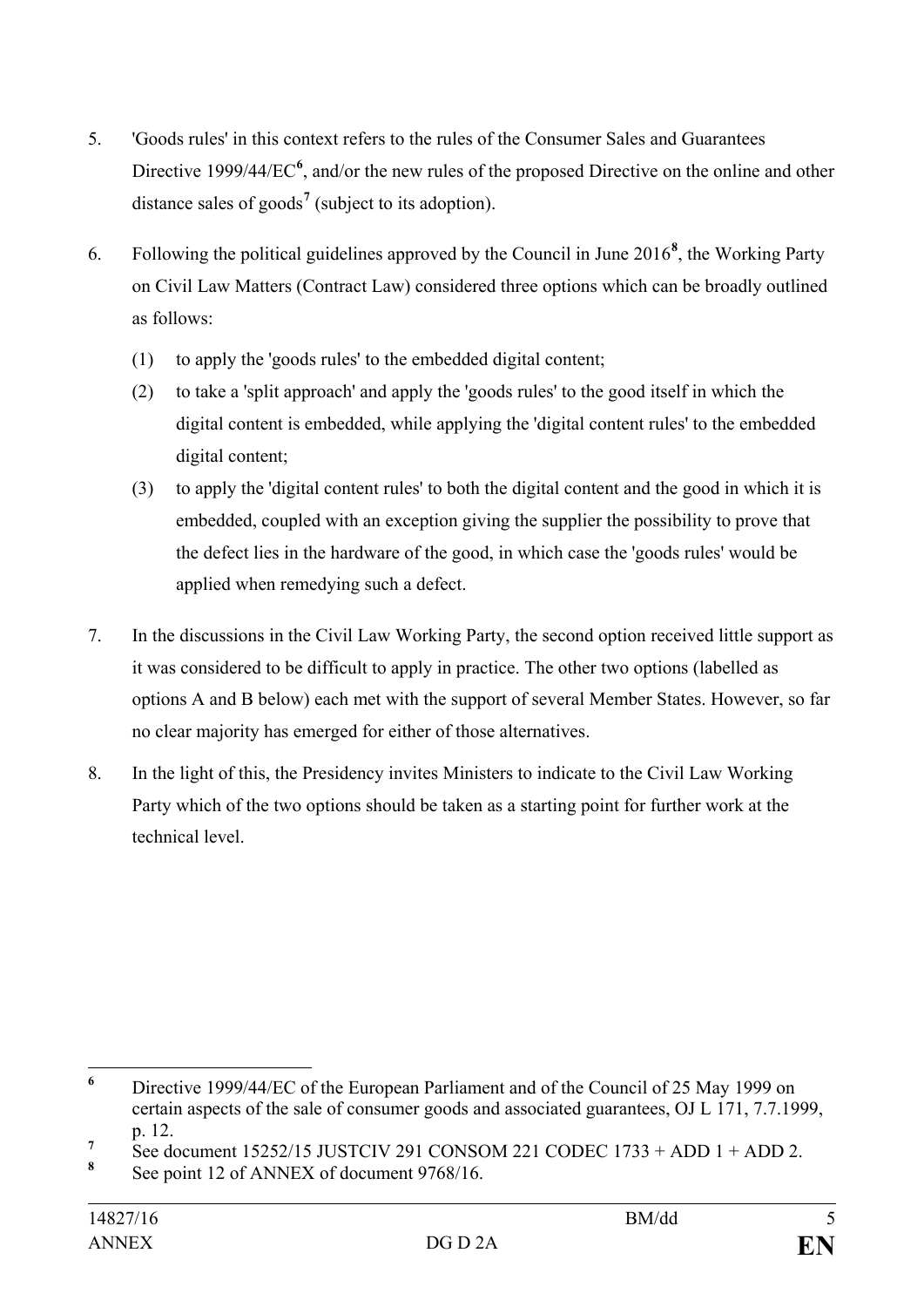- 9. When deciding on this question, Ministers are invited to bear in mind that according to draft Article 3(3) of the proposed Directive on the supply of digital content (as proposed by the Commission proposal and supported by a majority of Member States at Working Party level) the remedies contained in the 'digital content rules' would also apply to any tangible medium (i.e. a good**[9](#page-5-0)** ) '*incorporating digital content in such a way that the tangible medium serves exclusively as a carrier of digital content'*. The most illustrative examples of such 'tangible media' are CDs, DVDs, and USB sticks.
- 10. It should also be noted that, as regards delivery and the failure to deliver, the rules of the Consumer Rights Directive 2011/83/EU would continue to apply to both 'tangible media'(as described in the previous point) and 'goods with embedded digital content' (under both options A and B).

## **2. Options on embedded digital content**

### **Option A - apply the 'goods rules' to the embedded digital content as well**

- 11. This option would mean that the supply of goods containing embedded digital content would fall only under the 'goods rules'. Thus the specific standards required for digital content under the 'digital content rules' (e.g. the conformity criteria of Articles 6 and 6a of the proposed Directive on the supply of digital content, such as on *qualities, functionality, interoperability, accessibility, continuity* or *the requirement that digital content needs to be supplied along with any accessories and instructions that the consumer may reasonably expect to receive*, etc.) would not apply to embedded digital content.
- 12. This option would reflect the understanding that the 'thing' in which the digital content is embedded is a 'good' and would provide for a regime that is easily foreseeable from the average consumer's perspective, given that, unlike option B, it does not provide for an assumption, but a rule that applies in any case. Under this option the goods rules would apply even if the defect clearly lies in the embedded digital content.

<span id="page-5-0"></span><sup>&</sup>lt;sup>9</sup> In this context, see also recital 19 of the Consumer Rights Directive 2011/83/EU.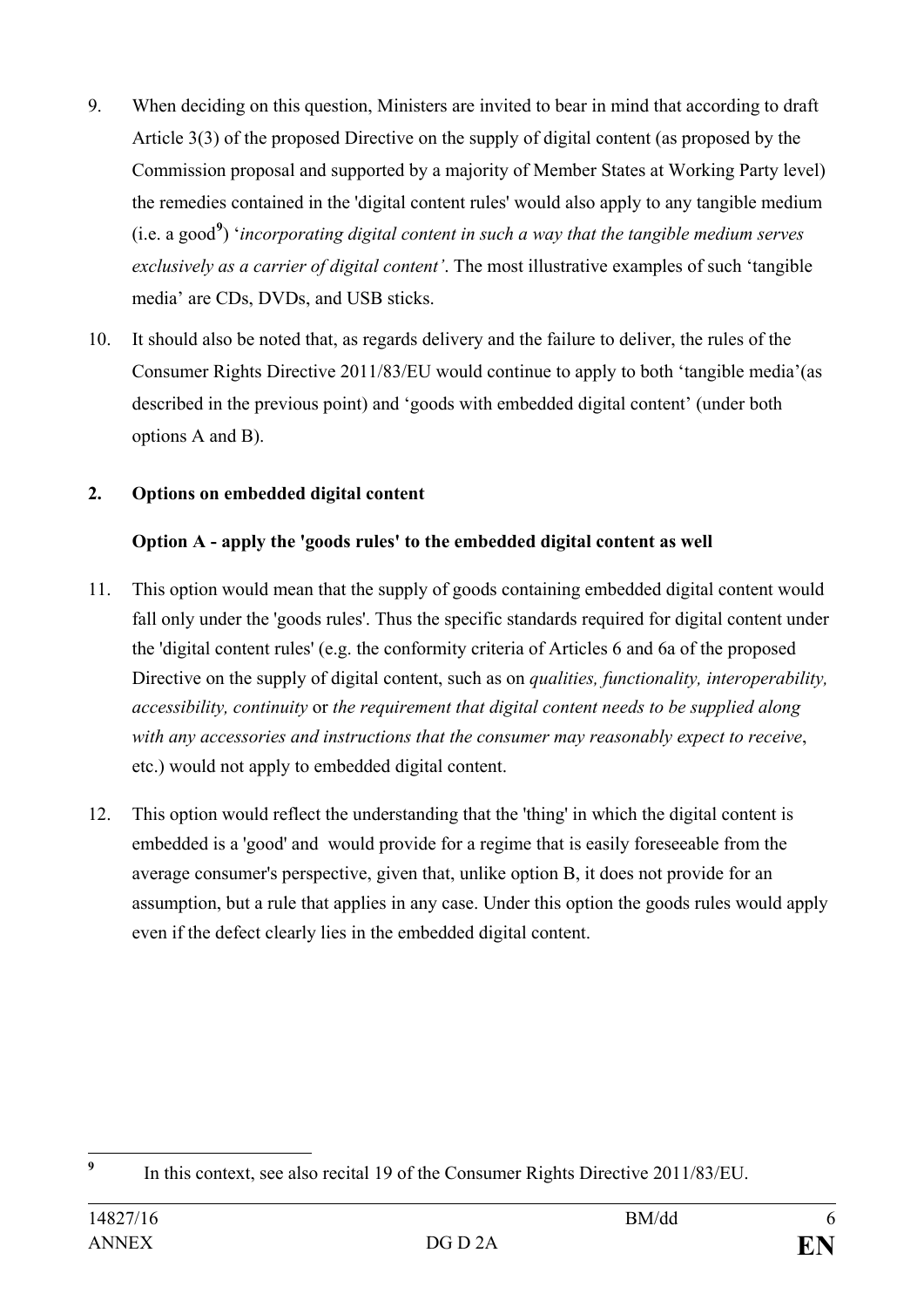## **Option B - apply the 'digital content rules', by way of a rebuttable assumption, to the good as well**

- 13. This option would mean that the 'digital content rules' would apply to both the digital content and the good in which it is embedded. It would be coupled with an exception giving the supplier the possibility to prove that the defect lies in the hardware of the good, in which case the 'goods rules' would be applied when remedying such a defect.
- 14. This option aims to allow for flexibility to apply those rules that are most appropriate, depending on the location of the defect. By taking the application of the digital content rules as a starting point, this option intends to take account of the fact that in an increasingly digitised world the functioning (and thus also potential defects) of goods are likely to be increasingly dependent on digital processes and the specificities resulting from the digital nature of their components. By applying the digital content rules only as a default rule, this option allows for the application of the goods rules in cases where this would be more appropriate, because the defect lies in the hardware. The burden of proof for this would be on the trader/supplier.

**Illustrating example -** see footnote <sup>[10](#page-6-0)</sup>

<span id="page-6-0"></span> $10<sup>10</sup>$ **<sup>10</sup> Illustrating example**, taking the example of a modern car where, for instance, the breaks are controlled electronically:

If the brakes are not functioning, under option A, the conformity criteria and rules for remedying the defect designed for goods would also be applied to the software controlling the brakes. Under option B, it would be assumed that the defect lies in the embedded digital content and therefore, by default, the conformity criteria and rules for remedying the defect designed for digital content would be applied, unless the trader/supplier proved that the source of the defect lies in the hardware, e.g. a damaged/broken brake disc.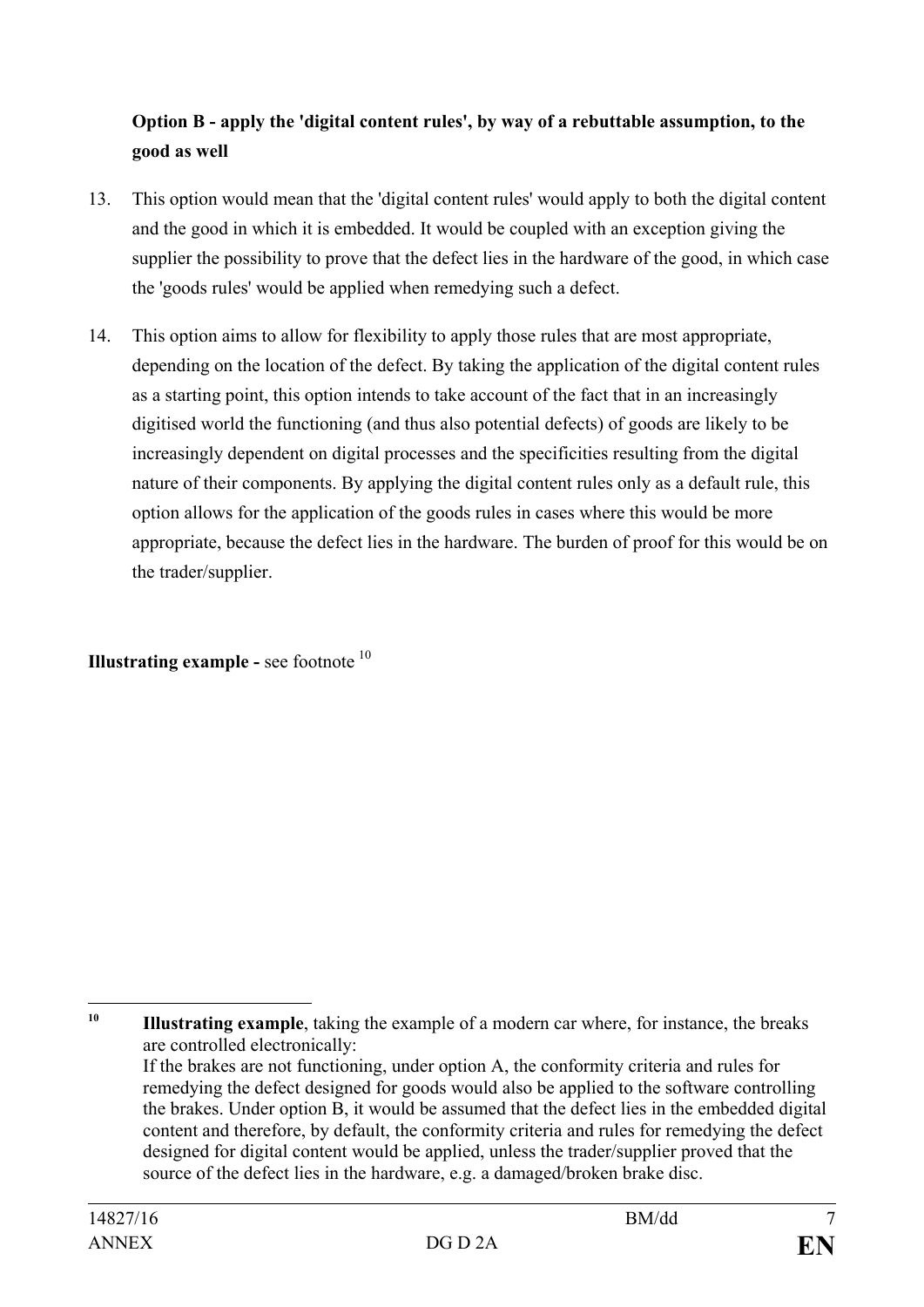# **B. Scope: Should 'other data' (data other than personal data) be considered as a possible counter-performance under the proposed Directive on the supply of digital content?**

- 15. Acknowledging the increased value of personal data in modern business models, the political guidelines approved by the Council in June  $2016<sup>11</sup>$  $2016<sup>11</sup>$  $2016<sup>11</sup>$  expressed support in principle for the idea of including contracts where digital content is supplied in exchange for personal data in the scope of the proposed Directive on the supply of digital content. At the same time they emphasised that 'any interference with the application of the EU General Data Protection Regulation ('GDPR') needs to be avoided**[12](#page-7-1)**.
- 16. During the Slovak Presidency, considerable time has been dedicated to clarifying the relationship between the GDPR and the proposed Directive on the supply of digital content ('DCD'). However, discussions on that interplay have proven to be complex and brought to light additional issues that require further considerations at technical level.
- 17. The CLS has been asked to provide a written opinion on some of the questions raised in this context. Moreover, some delegations suggested seeking further input from data protection experts in order to get more clarity on the data protection related aspects.
- 18. Without prejudging any decisions on the questions relating to personal data as a possible counter-performance, discussions at technical level would benefit from a clarification at the political level of the question as to whether or not provision by the consumer of 'other data' should be considered a possible counter-performance under the proposed Directive on the supply of digital content.

<span id="page-7-0"></span><sup>&</sup>lt;sup>11</sup> See point 13 of ANNEX of document 9768/16.<br><sup>12</sup> See point 8 of ANNEX of document 9768/16.

<span id="page-7-1"></span>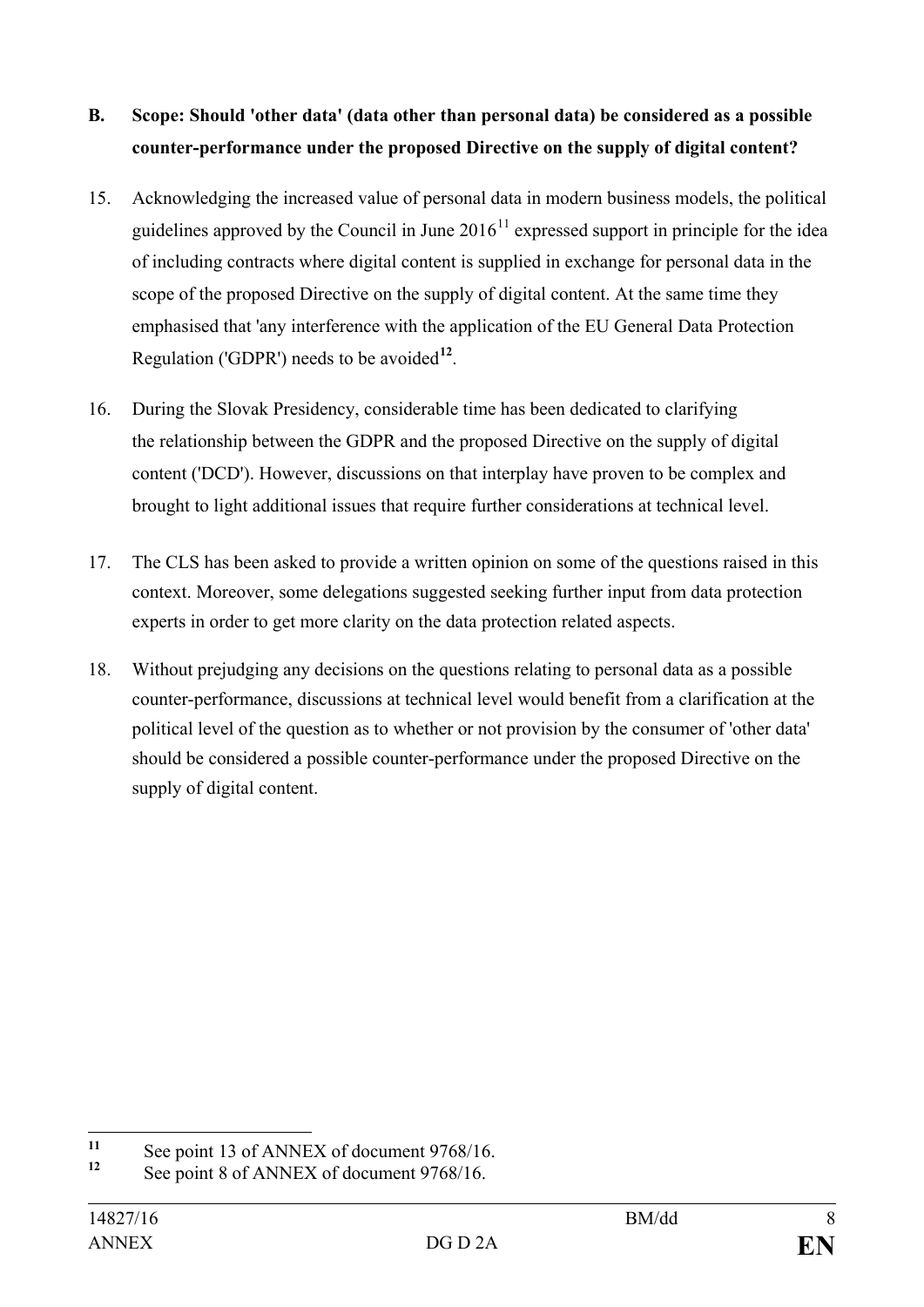- 19. In line with the political guidelines approved by the Council in June 2016**[13](#page-8-0)**, discussions in the Civil Law Working Party tried to shed more light on the concept of 'other data'.
- 20. The examples mentioned by the Commission of 'other data' that could be monetised by the supplier included:
	- − photos of a mountain, recipes, songs or poems created by the consumer, etc., which are anonymised and could be used by the supplier, e.g. for advertising purposes;
	- − combined anonymous data about a group of individuals (such as persons with an interest in the same sport or hobby) which does not refer to identified individuals, to be used for marketing purposes;<sup>[14](#page-8-1)</sup>
	- information about which websites or app stores consumers have visited, or which digital content they have enjoyed, without collecting information about their identity, used to develop more popular products.<sup>[15](#page-8-2)</sup>
- 21. Discussions in the Civil Law Working Party and, in particular, the exchange held with the IT experts on 19 October 2016 have shown that practically any data provided by consumers in exchange for the supply of digital content can be traced back to a specific person. It can therefore be broadly concluded that, in the context of the DCD, in most cases the data provided by consumers in exchange for the supply of digital content would be of a personal nature ('personal data' as defined by the GDPR, the definition of which is reused in the DCD).
- 22. Discussions also showed that, even if there were data that would not be covered by the broad definition of 'personal data', the scope of such 'other data' would be rather limited.

<span id="page-8-0"></span><sup>&</sup>lt;sup>13</sup> See point 14 of the ANNEX of document 9768/16.

<span id="page-8-1"></span>**<sup>14</sup>** For instance, information collected about TV series that consumers watch online, which contain no information on their identity and are used to identify the preferences of large groups of consumers (in a non-individual manner) to allow more popular, and hence profitable, TV series to be developed.

<span id="page-8-2"></span><sup>&</sup>lt;sup>15</sup> For example, a business offering online games could conclude on the basis of such data that certain types of in-game purchases (e.g. game characters or trophies) are more popular than other types, and could re-design a game by introducing a wider variety of the more popular characters into the game.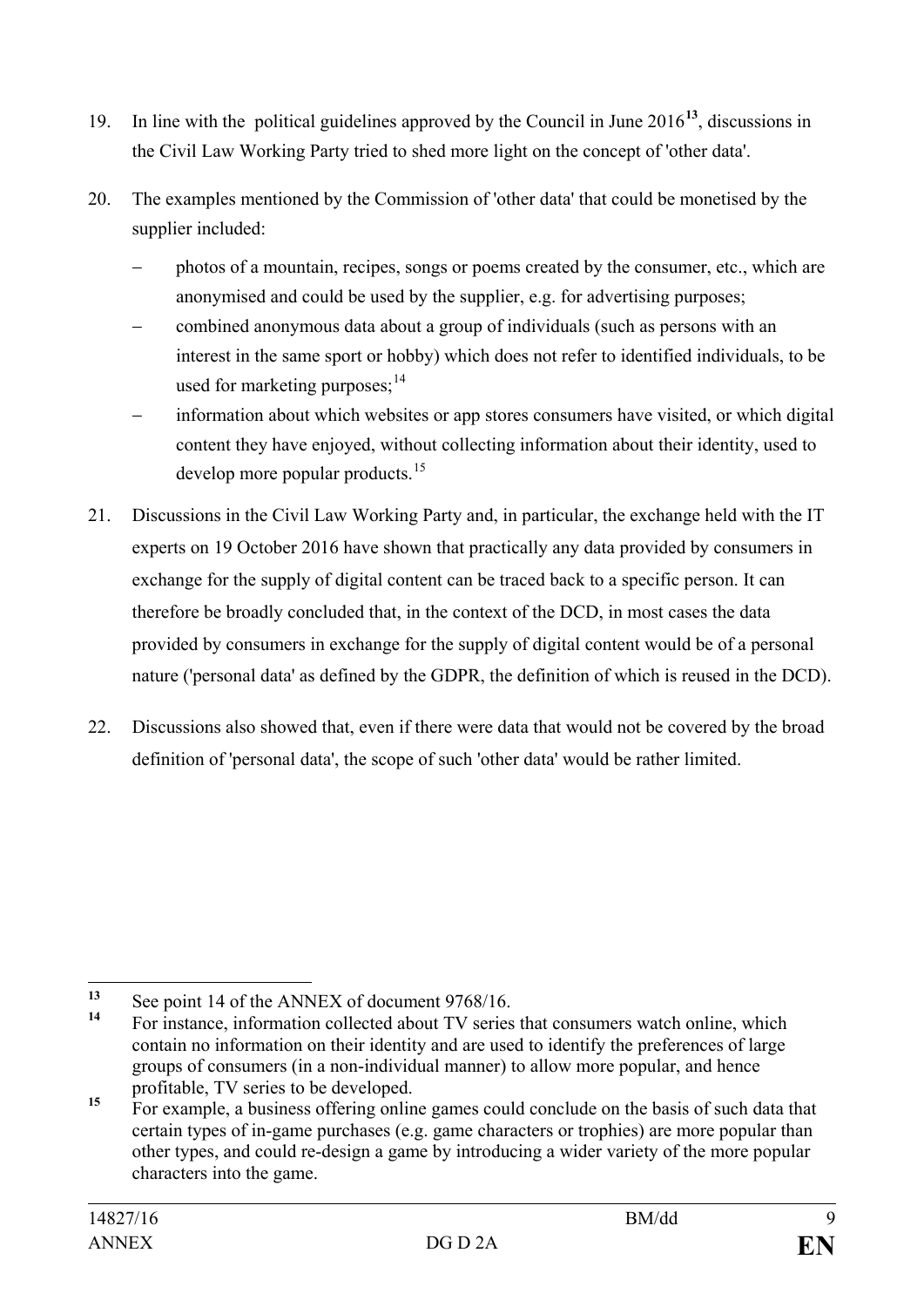- 23. In any event, the delineation between 'personal data' and 'other data' appears to remain difficult in practice, and would depend on a subtle case-by-case *e contrario* interpretation of the definition of personal data.<sup>[16](#page-9-0)</sup> Concerns were expressed that the concept of 'other data' would cause legal uncertainty in view of the broad definition of 'personal data' under EU law on the protection of personal data.
- 24. Some delegations saw these difficulties as an argument for not making a distinction between 'personal data' and 'other data' and for considering the idea of bringing all kinds of data into the scope of the DCD as possible counter-performances. Another argument put forward by the Commission in support of also considering 'other data' as a possible counter-performance was that the inclusion of non-personal data in the scope of the DCD would remove the possibility of circumventing the Directive by simply anonymising the data.
- 25. From an economic perspective, doubts however were expressed about whether such 'other data' as counter-performance given by the consumer would have an economic value that would justify putting the supplier under the obligation to provide for the contractual remedies laid down in the DCD in the event of a defect in the digital content.
- 26. While several Member States could support the inclusion of 'other data' 'as a counterperformance in the scope of the DCD, several other Member States were opposed to the idea.

<span id="page-9-0"></span>**<sup>16</sup>** As explained by the Article 29 Data Protection Working Party (see Opinion 4/2007 on the concept of personal data - WP 136, p. 24, http://ec.europa.eu/justice/policies/privacy/docs/wpdocs/2007/wp136\_en.pdf), "…in different circumstances information may be considered not to be personal data. This is the case where the data cannot be considered to relate to an individual, or because the individual cannot be considered to be identified or identifiable." Determining whether this is the case or not requires a case-by-case test, taking into account all means that are reasonably likely to be used to identify a person through the information provided. However, "…this test is a dynamic one Identification may not be possible today, with the means likely reasonably to be used today" (see p. 15 of Opinion 4/2007). But this would not rule out such possibility becoming available in the future.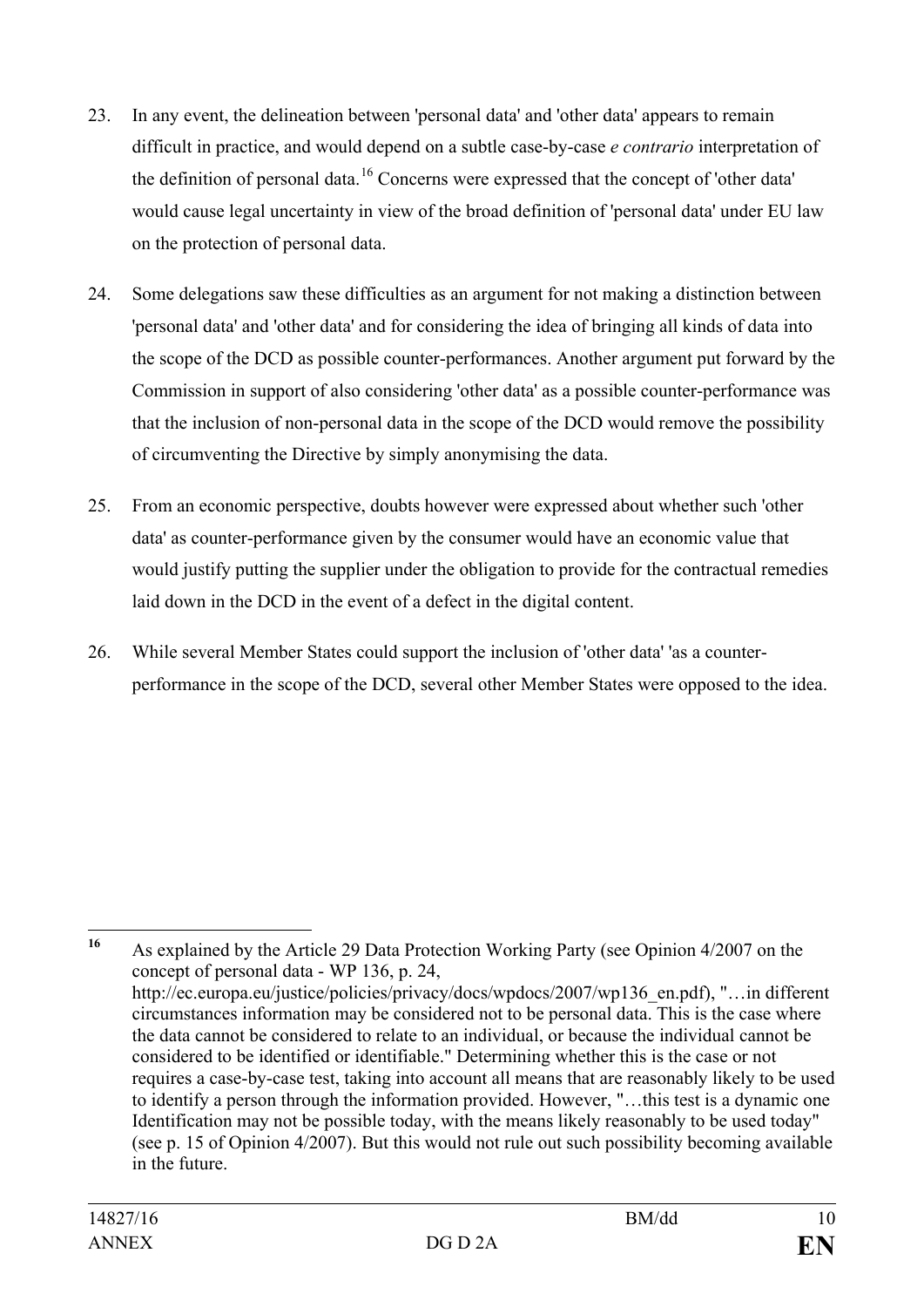- 27. To bring work on this matter forward, it would be beneficial to receive guidance from the Council on how to proceed on this question in further negotiations at technical level.
- 28. The question addressed to Ministers is intended to get guidance as to whether 'other data' (other than personal data) should be considered a 'counter performance' that would justify putting the supplier under the obligation to provide for the contractual remedies laid down in the DCD.
- 29. This question does not relate to any 'data created or stored by the consumer by using the supplied digital content or service', such as storage of (personal and non-personal) data by the consumer in a cloud. As concerns 'data created or stored by the consumer by using the supplied digital content or service', the Directive will (have to) provide for rules on the return of such data to the consumer when a contract is terminated (in this regard, further technical discussions will be needed on Article 13a(3) of the revised Presidency text, 10231/16), regardless of the policy choice made as regards the inclusion of 'other data as counter-performance' in the scope of the Directive.